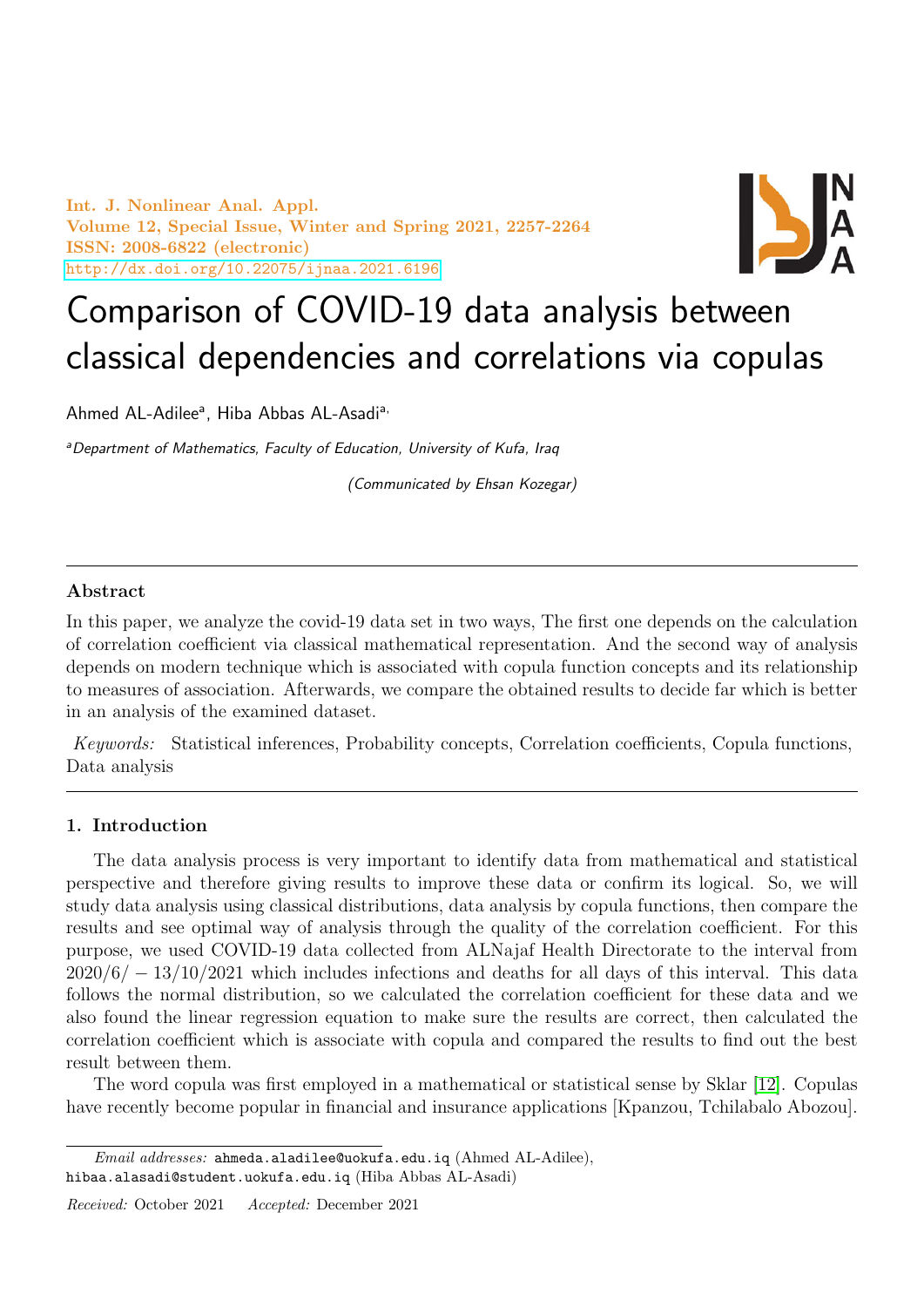A general form of copula corresponds to the joint distribution function. In general, copula function was firstly presented to describe the dependence structure between bivariate or multivariate random variables. They are useful in the analysis of data, whether the data follows normal distribution or not (elliptical and non-elliptical distributions). In other words, copulas are very effective tools for linear and nonlinear inferences [\[1\]](#page-6-0).

Copulas are popular in high-dimensional statistical applications as they provide the theoretical framework in which multivariate associations and dependencies can be modeled separately from the univariate distributions of the observed variables [\[3\]](#page-7-1).

The association between two variables is often of interest in data analysis and methodological research. Pearson's, Spearman's and Kendall's correlation coefficients are the most commonly used measures of monotone association, with the latter two usually suggested for non-normally distributed data. These three correlation coefficients can be represented as the differently weighted averages of the same concordance indicators. The weighting used in the Pearson's correlation coefficient could be preferable for reflecting monotone association in some types of continuous and not necessarily bivariate normal data [\[5\]](#page-7-2).

The Pearson product–moment correlation coefficient  $(r_p; Pearson, 1896)$  and the Spearman rank correlation coefficient  $(r_s; Spearman, 1904)$  were developed over a century ago (for a review see Lovie, [\[10\]](#page-7-3)). Both coefficients are widely used in psychological research. According to a search of Science Direct, of the 18,419 articles published in psychology in 2014, 24.7% reported [\[6\]](#page-7-4).

In 2019, X. Zhang, and H. Jiang has studied copula function in order to enhance the ability of China's financial industry. The results show that there is both upper tail correlation and lower tail correlation between the two indexes, and the correlation between the upper tail and the lower tail is high [\[13\]](#page-7-5).

Moreover, one of the most important statistical terminologies is known by regression. Its usage is very useful to describe the relationships among the connected variables. When the regression is linear between the random variables X, and Y, so this type of regression is called simple regression. In fact, the random variable Y is called the dependent variable, while the random variable X is called the independent random variable. On the other hand, when we have more than one independent random variable then the regression is called multiple linear regression, see [\[2\]](#page-6-1).

Finally, we refer to the organization of this paper: the next part contains several basic concepts related to copula definition, dependences via copulas, classical correlation coefficients, and view of the main relations, and equations of linear regression. Third part is devoted to present the main results that consist of data analysis within parametric (classical measures of association) and nonparametric ways. Also, we have presented some tables and graphs that explain various situations of data analysis. Eventually, we present some information about the results that we have obtained which can be found within part four.

#### 2. Basic concepts

In this part, we review some basic concepts that our study is concerned with. We begin with the basic definition of bivariate copula, and then we recall some other important properties of such function. Also, we present the forms related to the classical dependences like Person's correlation coefficient.

**Definition** 2.1. [\[11\]](#page-7-6) Let  $I = [0, 1]$ . A bivariate copula is a function C from  $I \times I$  to I with the following properties:

1. For every  $u, v \in I$ ,  $C(u, 0) = C(0, v) = 0$ ;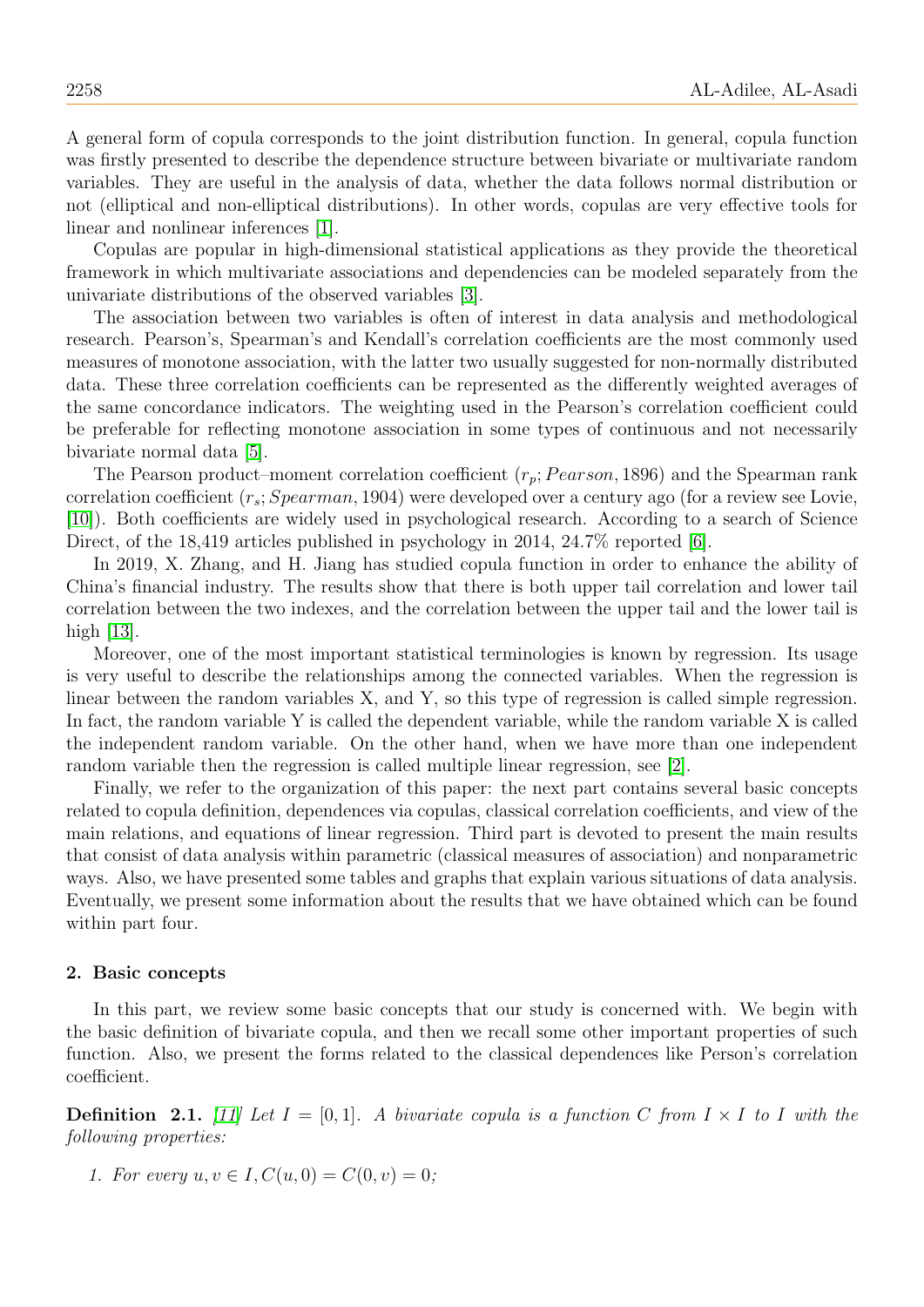- 2. For every  $u, v \in I$ ,  $C(u, 1) = u$ ,  $C(1, v) = v$ ;
- 3. For every  $u_1, u_2, v_1, v_2 \in I$  such that  $u_1 \leq u_2$  and  $v_1 \leq v_2$ ,

 $C(u_2, v_2) - C(u_2, v_1) - C(u_1, v_2) + C(u_1, v_1) \geq 0$ 

According to the essential theorem of Sklar, [\[8\]](#page-7-7), the bivariate copula corresponds to the joint distribution function. Mathematically, suppose that  $X$ , and  $Y$  are two random variables with the joint distribution function  $H(x, y) = Pr(X \le x, Y \le y)$ , and its marginal distribution function  $H_1(x)$ , and  $H_2(y)$ , respectively. Then a bivariate copula C via Sklar's theorem is  $C(H_1(x), H_2(y)) = H(x, y)$ .

It is important to mention that Sklar's theorem has also shown that when the random variables are continuous then the bivariate copula is unique. There are some other properties related to the inversion formulation of the bivariate copula that has been presented, for example, in [\[8,](#page-7-7) [9\]](#page-7-8).

Definition 2.2. [\[8\]](#page-7-7) Pearson's correlation coefficient is a measure of the strength of the association between two variables, given by :

$$
\rho(X,Y) = \frac{Cov(X,Y)}{[Var(X)Var(Y)]^{\frac{1}{2}}}
$$

When  $cov(X, Y)$  is the covariance between X and Y which is define as:

$$
cov(X, Y) = E[XY] - E[X]E[X]
$$

And  $ver(X)$  is the variance between X and Y which is define as:

$$
Var(X) = \sum_{j} (X_j - \mu_x)^2 f_c(X_j)
$$

Definition 2.3. [\[11\]](#page-7-6) The population version of Kendall's tau is defined as the probability of concordance minus the probability of discordance, define as:

$$
\tau = \tau_{X,Y} = P[(X_1 - X_2)(Y_1 - Y_2) > 0] - P[(X_1 - X_2)(Y_1 - Y_2) < 0]
$$

Definition 2.4. [\[11\]](#page-7-6) Spearman's rho is defined to be proportional to the probability of concordance minus the probability of discordance for the two vectors  $(X_1, X_2)$  and  $(Y_1, Y_2)$ , define as :

$$
\rho(X,Y) = 3(P[(X_1 - X_2)(Y_1 - Y_2) > 0] - P[(X_1 - X_2)(Y_1 - Y_2) < 0])
$$

**Definition** 2.5. [\[7\]](#page-7-9) Let X and Y be two continuous random variables with copula C, then their Kendall's tau coefficient is given by:

$$
\tau_{X,Y} = \tau_C = 4 \int \int_{l^2} C(u,v) dC(u,v) - 1
$$

**Definition 2.6.** [\[7\]](#page-7-9) Let X and Y be two continuous random variables with copula C, then their Spearman's rho coefficient is given by:

$$
\rho_{X,Y} = \rho_C = 12 \int_{l^2} C(u,v) du dv - 3
$$

Definition 2.7. [\[2\]](#page-6-1) The straight line that connects two variables, one of which is called an independent variable and the other is a dependent variable, is called a simple linear model and is given by the following formula:

$$
Y = \beta_0 + \beta_1 X
$$

where  $\beta_0$  is known as intercept and  $\beta_1$  is known as the slope. In the standard x-y Cartesian plane, the intercept is the point on the y-axis that is intersected by the line, and the slope is the amount of change in the y-axis for a 1 unit change in the x-axis.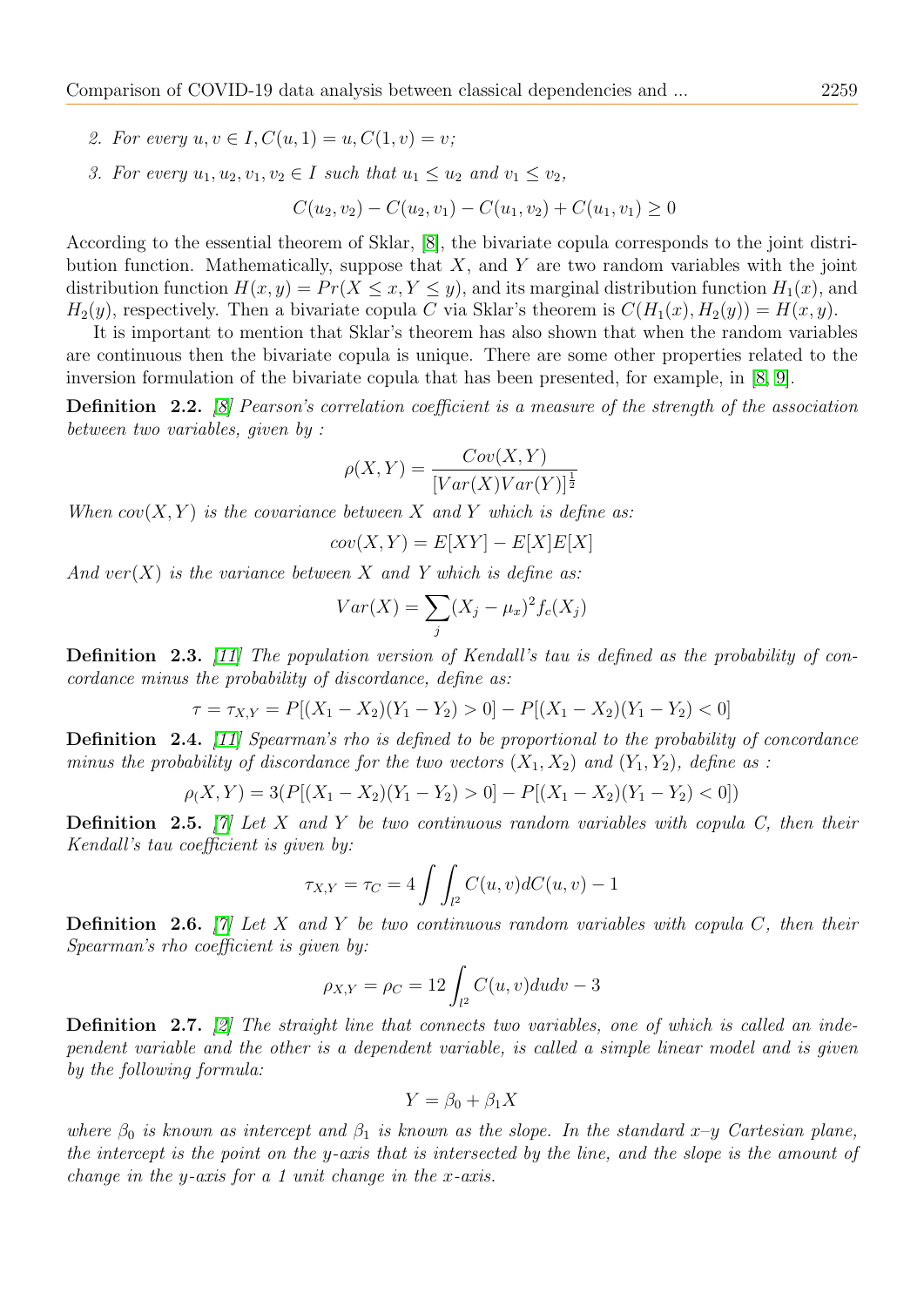#### 3. Data set analysis, results, and discussion

First of all, we refer to the data set that we use to analyze within classical way, and then within measures of association that depend on copula. In fact, the first data set represent the number of daily infections of COVID-19 for the desired period. The second data set is the number of daily deaths at the same date of infections. Before we showing the tables of analyzed data sets, we are obliged to explain that the data has been normalized because one of the main parts of analysis of the desired data depend on copula functions that only deal with numbers belong to the unit interval. The data sets are shown in Table [1,](#page-4-0) and Table [2,](#page-5-0) respectively, as follow.

## 3.1. COVID-19 data analysis by classical correlations

In this part, we analyze the data using the classical correlations coefficients, as well as find the linear regression equation to check the value of the correlation coefficient and the direction of the relationship between the dependent variable (deaths) and the independent variable (infections). For this part, the analyzed data have been processed by using SPSS software, and the results of analysis can be shown by the following tables.

The results in Table [3](#page-6-2) show that the Pearson's correlation is positive, but it is not strong or may we say it almost weak since it is less than 0.5. Consequently, we can conclude that the strength of the correlation between infections and deaths is weak. In other words, that the increase in the number of infections does not significantly and clearly effect on the number of daily deaths in Najaf. We may attribute this weakness between the number of infections and death to way of recording the data that we have obtained from the source.



Figure 1: Linear regression model

Looking at the results of the linear regression in Table [5,](#page-7-10) we find that the slope represents a positive value, which means that for every unit increase of the independent variable, the dependent variable increased 0.006 as much. This result supports our conclusion, which shows that there is a positive correlation between infections and deaths although the correlation is weak.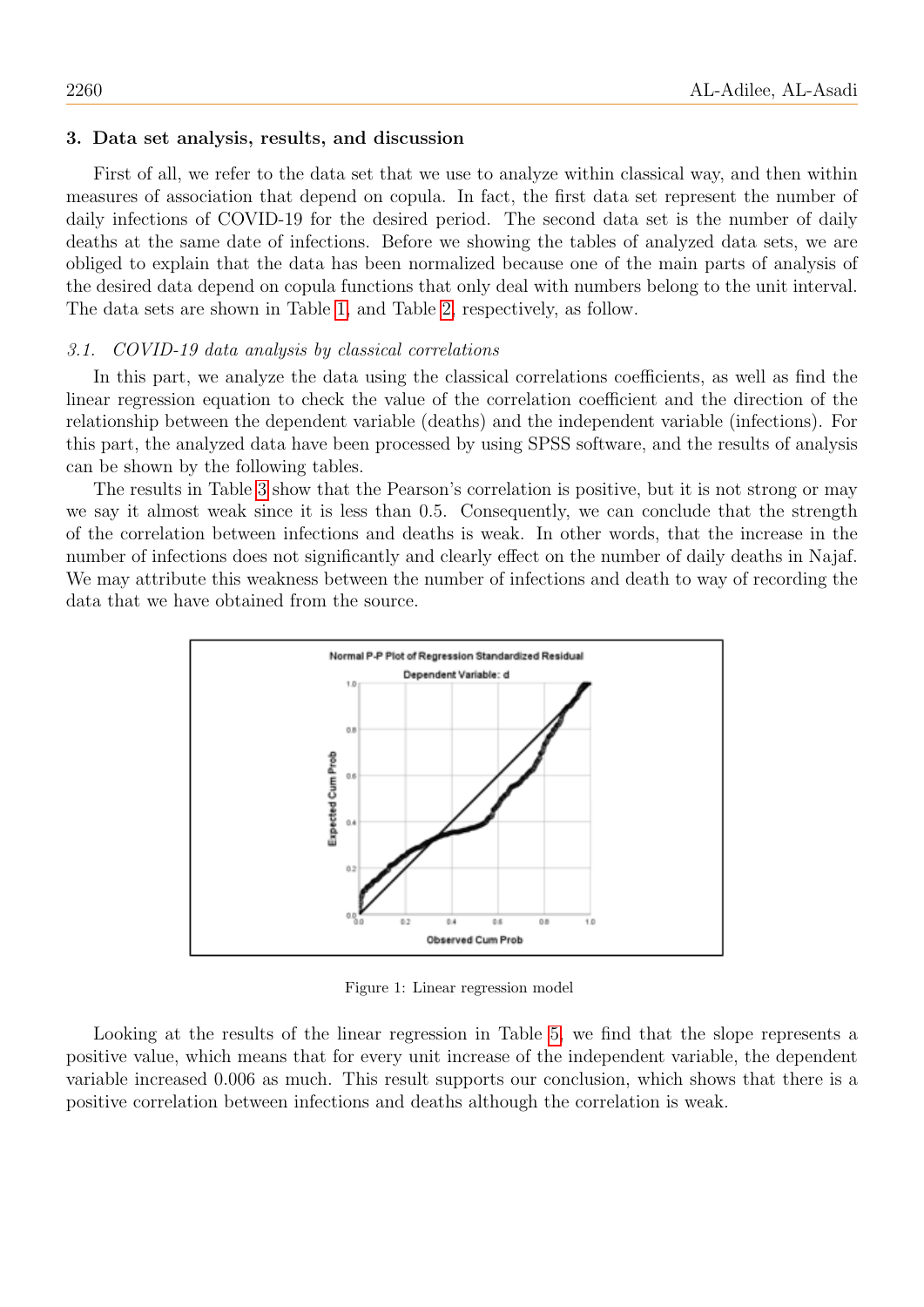<span id="page-4-0"></span>

|       |       |       |       |       |       |       |       | The intertions for a single sample consists of 500 days |       |       |       |
|-------|-------|-------|-------|-------|-------|-------|-------|---------------------------------------------------------|-------|-------|-------|
| 0.001 | 0.001 | 0.077 | 0.077 | 0.001 | 0.154 | 0.001 | 0.001 | 0.001                                                   | 0.077 | 0.154 | 0.077 |
| 0.231 | 0.077 | 0.308 | 0.001 | 0.077 | 0.692 | 0.154 | 0.077 | 0.001                                                   | 0.077 | 0.385 | 0.001 |
| 0.231 | 0.385 | 0.077 | 0.231 | 0.001 | 0.231 | 0.154 | 0.308 | 0.231                                                   | 0.462 | 0.385 | 0.001 |
| 0.231 | 0.231 | 0.154 | 0.308 | 0.462 | 0.308 | 0.231 | 0.001 | 0.077                                                   | 0.001 | 0.154 | 0.154 |
| 0.231 | 0.231 | 0.154 | 0.077 | 0.077 | 0.231 | 0.231 | 0.001 | 0.001                                                   | 0.077 | 0.001 | 0.077 |
| 0.001 | 0.001 | 0.154 | 0.001 | 0.385 | 0.615 | 0.154 | 0.154 | 0.077                                                   | 0.077 | 0.231 | 0.077 |
| 0.001 | 0.077 | 0.001 | 0.077 | 0.154 | 0.154 | 0.077 | 0.001 | 0.308                                                   | 0.154 | 0.154 | 0.385 |
| 0.077 | 0.001 | 0.001 | 0.308 | 0.077 | 0.231 | 0.385 | 0.615 | 0.615                                                   | 0.001 | 0.001 | 0.077 |
| 0.077 | 0.077 | 0.154 | 0.462 | 0.001 | 0.154 | 0.001 | 0.308 | 0.001                                                   | 0.385 | 0.001 | 0.231 |
| 0.231 | 0.231 | 0.077 | 1.000 | 0.077 | 0.001 | 0.001 | 0.308 | 0.154                                                   | 0.001 | 0.077 | 0.154 |
| 0.077 | 0.231 | 0.231 | 0.154 | 0.077 | 0.154 | 0.001 | 0.154 | 0.154                                                   | 0.001 | 0.001 | 0.001 |
| 0.231 | 0.001 | 0.001 | 0.231 | 0.001 | 0.231 | 0.001 | 0.077 | 0.001                                                   | 0.077 | 0.001 | 0.001 |
| 0.077 | 0.001 | 0.001 | 0.001 | 0.154 | 0.385 | 0.308 | 0.154 | 0.077                                                   | 0.154 | 0.001 | 0.001 |
| 0.077 | 0.077 | 0.001 | 0.001 | 0.001 | 0.077 | 0.077 | 0.001 | 0.077                                                   | 0.077 | 0.001 | 0.001 |
| 0.001 | 0.077 | 0.231 | 0.077 | 0.154 | 0.001 | 0.001 | 0.001 | 0.001                                                   | 0.077 | 0.001 | 0.077 |
| 0.001 | 0.001 | 0.001 | 0.001 | 0.001 | 0.001 | 0.001 | 0.001 | 0.001                                                   | 0.001 | 0.001 | 0.001 |
| 0.001 | 0.001 | 0.154 | 0.001 | 0.001 | 0.231 | 0.001 | 0.001 | 0.001                                                   | 0.001 | 0.001 | 0.001 |
| 0.001 | 0.001 | 0.001 | 0.154 | 0.001 | 0.001 | 0.001 | 0.001 | 0.001                                                   | 0.001 | 0.001 | 0.001 |
| 0.001 | 0.001 | 0.001 | 0.001 | 0.001 | 0.077 | 0.077 | 0.001 | 0.001                                                   | 0.001 | 0.001 | 0.001 |
| 0.001 | 0.001 | 0.001 | 0.001 | 0.001 | 0.077 | 0.077 | 0.001 | 0.077                                                   | 0.077 | 0.001 | 0.001 |
| 0.154 | 0.001 | 0.001 | 0.001 | 0.001 | 0.001 | 0.001 | 0.001 | 0.001                                                   | 0.154 | 0.154 | 0.001 |
| 0.077 | 0.001 | 0.077 | 0.077 | 0.154 | 0.077 | 0.077 | 0.077 | 0.154                                                   | 0.077 | 0.231 | 0.154 |
| 0.308 | 0.231 | 0.001 | 0.154 | 0.001 | 0.308 | 0.231 | 0.308 | 0.231                                                   | 0.154 | 0.154 | 0.462 |
| 0.077 | 0.385 | 0.001 | 0.077 | 0.385 | 0.385 | 0.846 | 0.154 | 0.154                                                   | 0.308 | 0.462 | 0.385 |
| 0.154 | 0.154 | 0.308 | 0.077 | 0.308 | 0.385 | 0.154 | 0.231 | 0.154                                                   | 0.154 | 0.308 | 0.001 |
| 0.154 | 0.231 | 0.154 | 0.077 | 0.154 | 0.077 | 0.231 | 0.001 | 0.001                                                   | 0.077 | 0.001 | 0.077 |
| 0.001 | 0.154 | 0.077 | 0.077 | 0.077 | 0.001 | 0.308 | 0.001 | 0.001                                                   | 0.154 | 0.077 | 0.077 |
| 0.231 | 0.154 | 0.001 | 0.001 | 0.231 | 0.077 | 0.154 | 0.001 | 0.154                                                   | 0.077 | 0.077 | 0.001 |
| 0.077 | 0.001 | 0.077 | 0.001 | 0.077 | 0.001 | 0.154 | 0.001 | 0.001                                                   | 0.077 | 0.001 | 0.001 |
| 0.023 | 0.001 | 0.001 | 0.001 | 0.077 | 0.077 | 0.077 | 0.077 | 0.154                                                   | 0.001 | 0.077 | 0.001 |
| 0.077 | 0.001 | 0.154 | 0.001 | 0.077 | 0.231 | 0.154 | 0.001 | 0.154                                                   | 0.001 | 0.001 | 0.001 |
| 0.001 | 0.001 | 0.001 | 0.077 | 0.154 | 0.154 | 0.154 | 0.154 | 0.001                                                   | 0.001 | 0.077 | 0.231 |
| 0.538 | 0.154 | 0.154 | 0.308 | 0.154 | 0.231 | 0.231 | 0.231 | 0.231                                                   | 0.154 | 0.385 | 0.308 |
| 0.077 | 0.308 | 0.077 | 0.077 | 0.231 | 0.154 | 0.001 | 0.231 | 0.615                                                   | 0.077 | 0.308 | 0.077 |
| 0.077 | 0.385 | 0.231 | 0.077 | 0.231 | 0.231 | 0.615 | 0.001 | 0.077                                                   | 0.231 | 0.001 | 0.231 |
| 0.001 | 0.001 | 0.231 | 0.462 | 0.001 | 0.308 | 0.154 | 0.154 | 0.001                                                   | 0.077 | 0.308 | 0.154 |
| 0.001 | 0.001 | 0.154 | 0.154 | 0.154 | 0.077 | 0.001 | 0.077 | 0.154                                                   | 0.154 | 0.077 | 0.001 |
| 0.001 | 0.001 | 0.077 | 0.077 | 0.077 | 0.077 | 0.001 | 0.077 | 0.001                                                   | 0.001 | 0.001 | 0.077 |
| 0.001 | 0.001 | 0.001 | 0.001 | 0.077 | 0.077 | 0.077 | 0.077 | 0.077                                                   | 0.001 | 0.001 | 0.077 |
| 0.001 | 0.154 | 0.154 | 0.001 | 0.154 | 0.077 | 0.077 | 0.001 | 0.001                                                   | 0.001 | 0.077 | 0.001 |
| 0.077 | 0.001 | 0.001 | 0.154 | 0.001 | 0.077 | 0.001 | 0.001 | 0.001                                                   | 0.001 | 0.001 | 0.001 |
| 0.001 | 0.001 | 0.077 | 0.001 | 0.001 | 0.001 | 0.001 | 0.001 |                                                         |       |       |       |

Table 1: The infections for a single sample consists of 500 days

# 3.2. COVID-19 Data analysis by copula

Analyzing the data set in Table [1,](#page-4-0) and Table [2](#page-5-0) by using copula functions that follow the Gaussian distribution. The calculations of the measures of association or the correlation coefficients with respect to the Gaussian copula show the results in Table [6.](#page-7-11)

The results in Table [7](#page-7-12) show that the value of correlations with respect to the Gaussian copula is quietly better than the values of classical correlations. That means the data analysis and calculating the correlations is better with copula functions then the classical methods.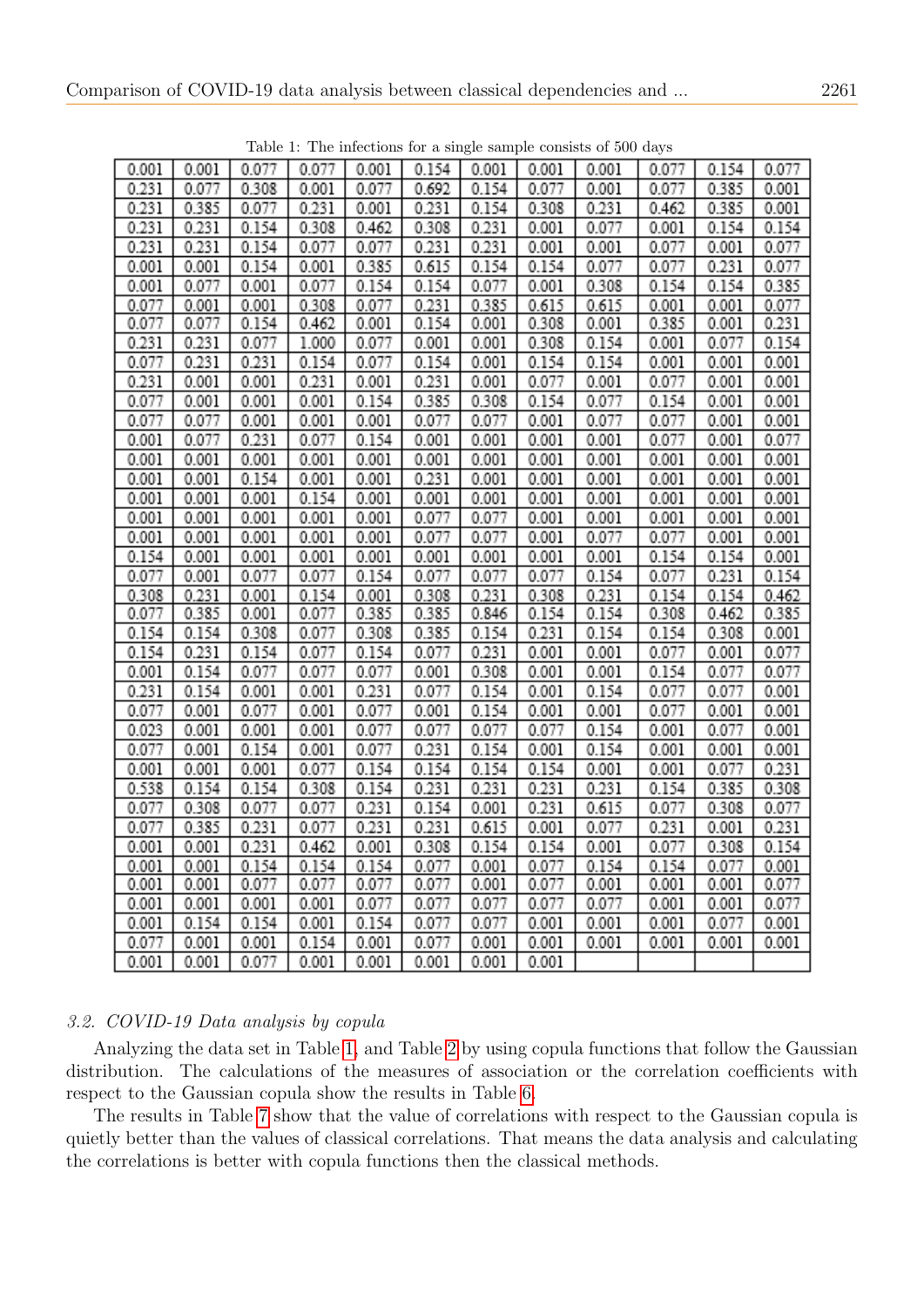<span id="page-5-0"></span>

| 0.004 | 0.027 | 0.024 | 0.022 | 0.027 | 0.067 | 0.036         | 0.070 | 0.125 | 0.146 | 0.015 | 0.119 |
|-------|-------|-------|-------|-------|-------|---------------|-------|-------|-------|-------|-------|
| 0.070 | 0.118 | 0.116 | 0.048 | 0.091 | 0.158 | 0.107         | 0.106 | 0.124 | 0.095 | 0.109 | 0.139 |
| 0.070 | 0.162 | 0.192 | 0.156 | 0.125 | 0.121 | 0.241         | 0.097 | 0.139 | 0.364 | 0.232 | 0.127 |
| 0.060 | 0.183 | 0.127 | 0.285 | 0.182 | 0.358 | 0.207         | 0.195 | 0.179 | 0.122 | 0.066 | 0.140 |
| 0.194 | 0.259 | 0.416 | 0.091 | 0.095 | 0.033 | 0.145         | 0.040 | 0.094 | 0.089 | 0.109 | 0.080 |
| 0.186 | 0.063 | 0.112 | 0.185 | 0.188 | 0.265 | 0.428         | 0.203 | 0.396 | 0.200 | 0.282 | 0.359 |
| 0.225 | 0.435 | 0.326 | 0.428 | 0.593 | 0.255 | 0.292         | 0.390 | 0.230 | 0.446 | 0.332 | 0.310 |
| 0.361 | 0.176 | 0.159 | 0.441 | 0.413 | 0.429 | 0.493         | 0.401 | 0.337 | 0.304 | 0.265 | 0.261 |
| 0.353 | 0.203 | 0.484 | 0.539 | 0.146 | 0.197 | 0.125         | 0.408 | 0.092 | 0.374 | 0.237 | 0.139 |
| 0.328 | 0.143 | 0.151 | 0.297 | 0.204 | 0.256 | 0.151         | 0.238 | 0.183 | 0.101 | 0.063 | 0.152 |
| 0.186 | 0.145 | 0.106 | 0.058 | 0.110 | 0.094 | 0.043         | 0.100 | 0.085 | 0.015 | 0.072 | 0.036 |
| 0.137 | 0.104 | 0.088 | 0.124 | 0.063 | 0.148 | 0.004         | 0.134 | 0.142 | 0.186 | 0.173 | 0.048 |
| 0.155 | 0.048 | 0.052 | 0.122 | 0.146 | 0.156 | 0.151         | 0.052 | 0.037 | 0.067 | 0.082 | 0.143 |
| 0.139 | 0.113 | 0.086 | 0.037 | 0.060 | 0.073 | 0.082         | 0.043 | 0.082 | 0.067 | 0.048 | 0.043 |
| 0.009 | 0.136 | 0.036 | 0.021 | 0.088 | 0.167 | 0.079         | 0.031 | 0.066 | 0.031 | 0.037 | 0.063 |
| 0.055 | 0.067 | 0.115 | 0.060 | 0.039 | 0.036 | 0.046         | 0.036 | 0.051 | 0.046 | 0.115 | 0.049 |
| 0.080 | 0.049 | 0.088 | 0.027 | 0.030 | 0.088 | 0.055         | 0.048 | 0.072 | 0.077 | 0.048 | 0.052 |
| 0.055 | 0.054 | 0.027 | 0.031 | 0.048 | 0.018 | 0.025         | 0.030 | 0.036 | 0.022 | 0.015 | 0.025 |
| 0.024 | 0.018 | 0.001 | 0.013 | 0.046 | 0.024 | 0.022         | 0.006 | 0.022 | 0.060 | 0.024 | 0.019 |
| 0.039 | 0.001 | 0.027 | 0.010 | 0.046 | 0.031 | 0.033         | 0.067 | 0.040 | 0.043 | 0.083 | 0.063 |
| 0.128 | 0.152 | 0.097 | 0.046 | 0.040 | 0.139 | 0.136         | 0.171 | 0.128 | 0.395 | 0.461 | 0.374 |
| 0.279 | 0.386 | 0.469 | 0.365 | 0.502 | 0.189 | 0.335         | 0.393 | 0.660 | 0.599 | 0.770 | 0.696 |
| 0.811 | 0.663 | 0.729 | 0.990 | 0.769 | 0.869 | 0.753         | 0.627 | 0.581 | 0.410 | 0.842 | 0.999 |
| 0.689 | 0.820 | 0.344 | 0.532 | 0.823 | 0.708 | 0.848         | 0.912 | 0.791 | 0.674 | 0.696 | 0.709 |
| 0.690 | 0.727 | 0.520 | 0.632 | 0.429 | 0.572 | 0.389         | 0.371 | 0.514 | 0.674 | 0.487 | 0.504 |
| 0.317 | 0.551 | 0.431 | 0.411 | 0.353 | 0.455 | 0.277         | 0.385 | 0.386 | 0.452 | 0.432 | 0.322 |
| 0.311 | 0.362 | 0.356 | 0.396 | 0.477 | 0.396 | 0.383         | 0.422 | 0.368 | 0.358 | 0.285 | 0.298 |
| 0.455 | 0.362 | 0.334 | 0.276 | 0.408 | 0.349 | 0.402         | 0.422 | 0.340 | 0.347 | 0.343 | 0.197 |
| 0.291 | 0.332 | 0.340 | 0.311 | 0.359 | 0.204 | 0.243         | 0.218 | 0.355 | 0.183 | 0.224 | 0.142 |
| 0.159 | 0.174 | 0.197 | 0.188 | 0.274 | 0.432 | 0.314         | 0.282 | 0.264 | 0.291 | 0.382 | 0.331 |
| 0.246 | 0.227 | 0.240 | 0.264 | 0.306 | 0.232 | 0.347         | 0.274 | 0.241 | 0.234 | 0.282 | 0.334 |
| 0.298 | 0.438 | 0.370 | 0.367 | 0.227 | 0.308 | 0.359         | 0.355 | 0.268 | 0.341 | 0.377 | 0.367 |
| 0.405 | 0.414 | 0.419 | 0.562 | 0.562 | 0.583 | 0.729         | 0.562 | 0.517 | 0.517 | 0.569 | 0.626 |
| 0.545 | 0.578 | 0.437 | 0.678 | 0.539 | 0.654 | 0.620         | 0.699 | 0.487 | 0.601 | 0.720 | 0.547 |
| 0.592 | 0.581 | 0.431 | 0.399 | 0.462 | 0.490 | 0.526         | 0.572 | 0.472 | 0.489 | 0.422 | 0.405 |
| 0.385 | 0.373 | 0.465 | 0.562 | 0.484 | 0.557 | 0.501         | 0.510 | 0.423 | 0.387 | 0.343 | 0.316 |
| 0.331 | 0.283 | 0.398 | 0.273 | 0.231 | 0.300 | 0.319         | 0.164 | 0.259 | 0.273 | 0.322 | 0.297 |
| 0.222 | 0.154 | 0.133 | 0.237 | 0.261 | 0.301 | 0.264         | 0.240 | 0.256 | 0.177 | 0.227 | 0.277 |
| 0.255 | 0.218 | 0.292 | 0.219 | 0.267 | 0.274 | 0.307         | 0.235 | 0.235 | 0.222 | 0.213 | 0.237 |
| 0.355 | 0.353 | 0.362 | 0.227 | 0.317 | 0.104 | 0.197         | 0.109 | 0.232 | 0.109 | 0.100 | 0.069 |
| 0.088 | 0.067 | 0.049 | 0.039 | 0.030 | 0.058 | 0.060         | 0.063 | 0.046 | 0.094 | 0.127 | 0.098 |
| 0.045 | 0.060 | 0.052 | 0.060 | 0.046 |       | $0.072$ 0.121 | 0.080 |       |       |       |       |

Table 2: The deaths for a single sample consists of 500 days

## 4. Conclusion

The computations of correlation coefficients via copula are a modern technique that has not use to analyze Covid-19 data to best of our knowledge. The correlations within copula shows an improvement on their values comparing to their values with direct approach. The study shows that the relationship between the number of infections and number of deaths is not strongly correlated. This weakness may be due to the fact that the recorded data in ALnajaf Health Directorate is inaccurate and not organized well. We recommend that ALNajaf Health Directorate has to use a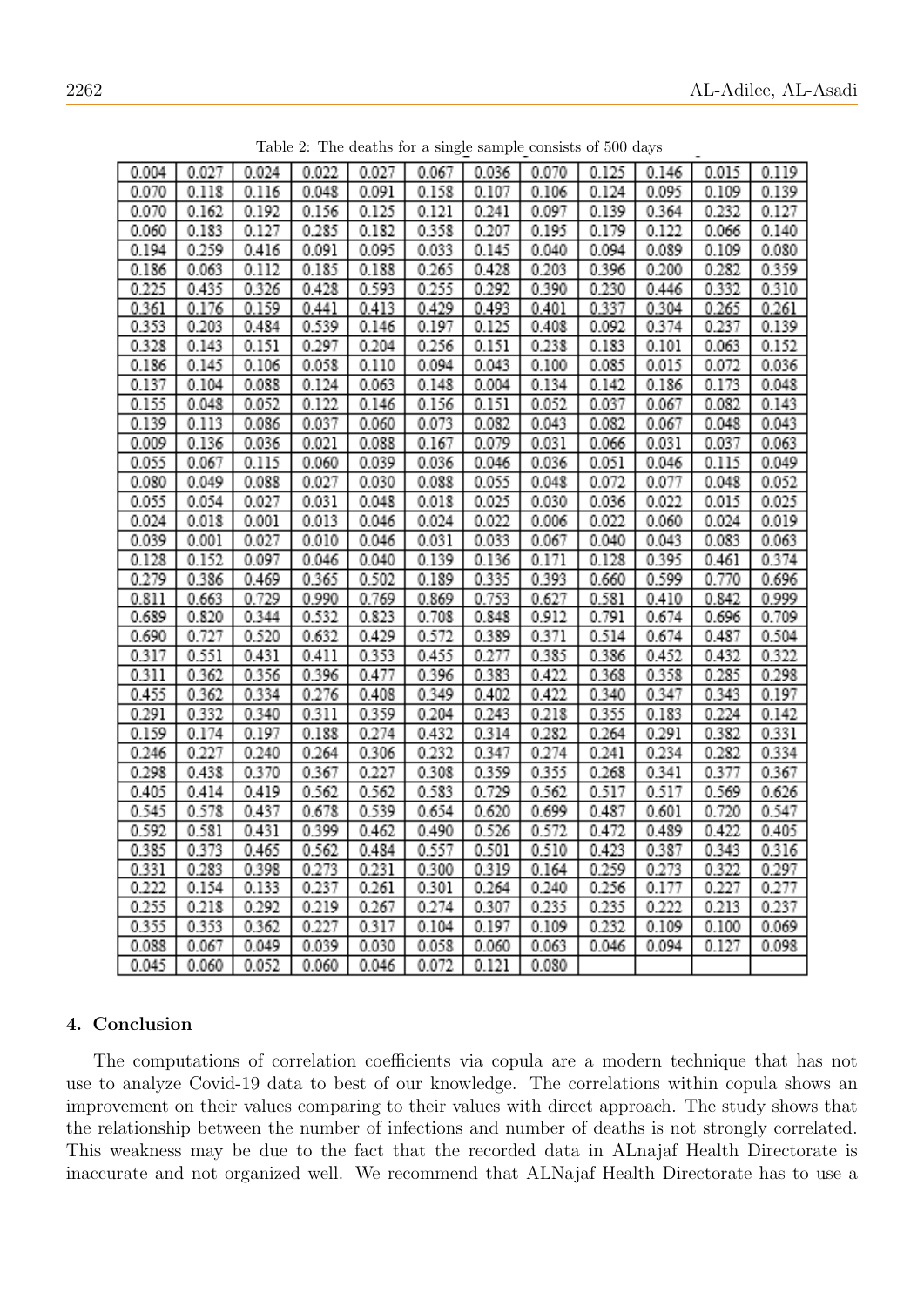<span id="page-6-2"></span>

|             |                            | infections | deaths |
|-------------|----------------------------|------------|--------|
| infections. | Pearson Correlation        |            | 437    |
|             | Sig. (2-tailed)            |            | .000   |
|             | N                          | 500        | 500    |
| deaths      | <b>Pearson Correlation</b> | ,437       |        |
|             | Sig. (2-tailed)            | .000       |        |
|             | N                          | 500        | 500    |

Table 3: The pearson's correlation coeffiecint

Table 4: kendall's tau and spearman's rho correlation coefficients.

|                 |                                                              | Correlations                   |            |        |  |  |
|-----------------|--------------------------------------------------------------|--------------------------------|------------|--------|--|--|
|                 |                                                              |                                | infections | deaths |  |  |
| Kendall's tau_b | infections                                                   | <b>Correlation Coefficient</b> | 1.000      | .363"  |  |  |
|                 |                                                              | Sig. (2-tailed)                |            | .000   |  |  |
|                 |                                                              | Ν                              | 500        | 500    |  |  |
|                 | deaths                                                       | <b>Correlation Coefficient</b> | .363       | 1.000  |  |  |
|                 |                                                              | Sig. (2-tailed)                | .000       |        |  |  |
|                 |                                                              | N                              | 500        | 500    |  |  |
| Spearman's rho  | infections                                                   | <b>Correlation Coefficient</b> | 1.000      | .477"  |  |  |
|                 |                                                              | Sig. (2-tailed)                |            | .000   |  |  |
|                 |                                                              | Ν                              | 500        | 500    |  |  |
|                 | deaths                                                       | <b>Correlation Coefficient</b> | .477       | 1.000  |  |  |
|                 |                                                              | Sig. (2-tailed)                | ,000       |        |  |  |
|                 |                                                              | N                              | 500        | 500    |  |  |
|                 | **. Correlation is significant at the 0.01 level (2-tailed). |                                |            |        |  |  |

better way of recording to the COVID-19 data to ensure that any study that concern with COVID-19 data set lead to better interpretation. We also mention that data set by using statistical inference with respect to copulas has a better description than classical correlations.

# References

- <span id="page-6-0"></span>[1] A.A. Ahmed and O. Hassan, *Comments on copula functions and their relationship to probability density functions*, Iraqi J. Sci. 2020 (2020) 1115–1122.
- <span id="page-6-1"></span>[2] S.I. Bangdiwala, Regression: simple linear, Int. J. Injury Cont. Safety Promotion 25(1) (2018) 113–115.